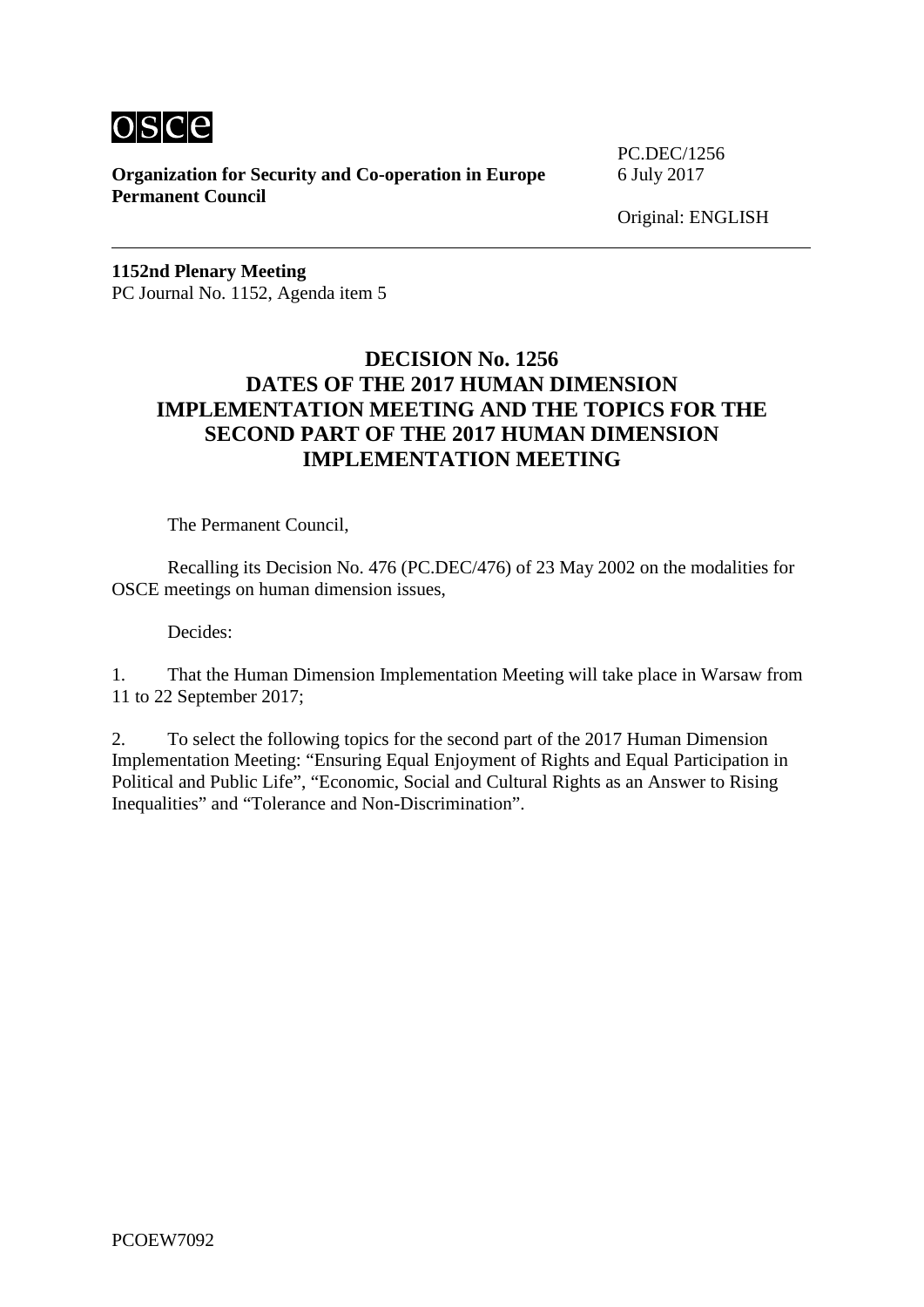PC.DEC/1256 6 July 2017 Attachment 1

Original: ENGLISH

## **INTERPRETATIVE STATEMENT UNDER PARAGRAPH IV.1(A)6 OF THE RULES OF PROCEDURE OF THE ORGANIZATION FOR SECURITY AND CO-OPERATION IN EUROPE**

The delegation of Estonia, in its capacity as EU Presidency, passed the floor to the representative of the European Union, who delivered the following statement:

"In connection with the Permanent Council decision on the dates of the 2017 Human Dimension Implementation Meeting and the topics for the second part of the 2017 Human Dimension Implementation Meeting, the European Union would like to make the following interpretative statement under the relevant provisions of the Rules of Procedure:

We would like to thank the Austrian Chairmanship for all the efforts invested in the continuous discussions and consultations with delegations with a view of achieving consensus related to the Human Dimension Implementation Meeting. However, we regret that consensus on this decision was not reached earlier and that the selected topics are not as ambitious as initially envisaged by the Chairmanship, and do not include fundamental freedoms.

We expect that the participation of civil society in human dimension events, including at the Human Dimension Implementation Meeting, will take place according to the agreed modalities for OSCE meetings on human dimension issues.

We request that this statement be attached to the journal of the day as well as to the decision in question."

<span id="page-1-0"></span>The candidate countries the former Yugoslav Republic of Macedonia<sup>[1](#page-1-1)</sup>, M[o](#page-1-0)ntenegro<sup>1</sup>, Serbia<sup>1</sup> and Albania<sup>1</sup>, the country of the Stabilisation and Association Process and potential candidate Bosnia and Herzegovina, and the EFTA country Norway, member of the European Economic Area, as well as Georgia align themselves with this statement.

-

<span id="page-1-1"></span><sup>1</sup> The former Yugoslav Republic of Macedonia, Montenegro, Serbia and Albania continue to be part of the Stabilisation and Association Process.